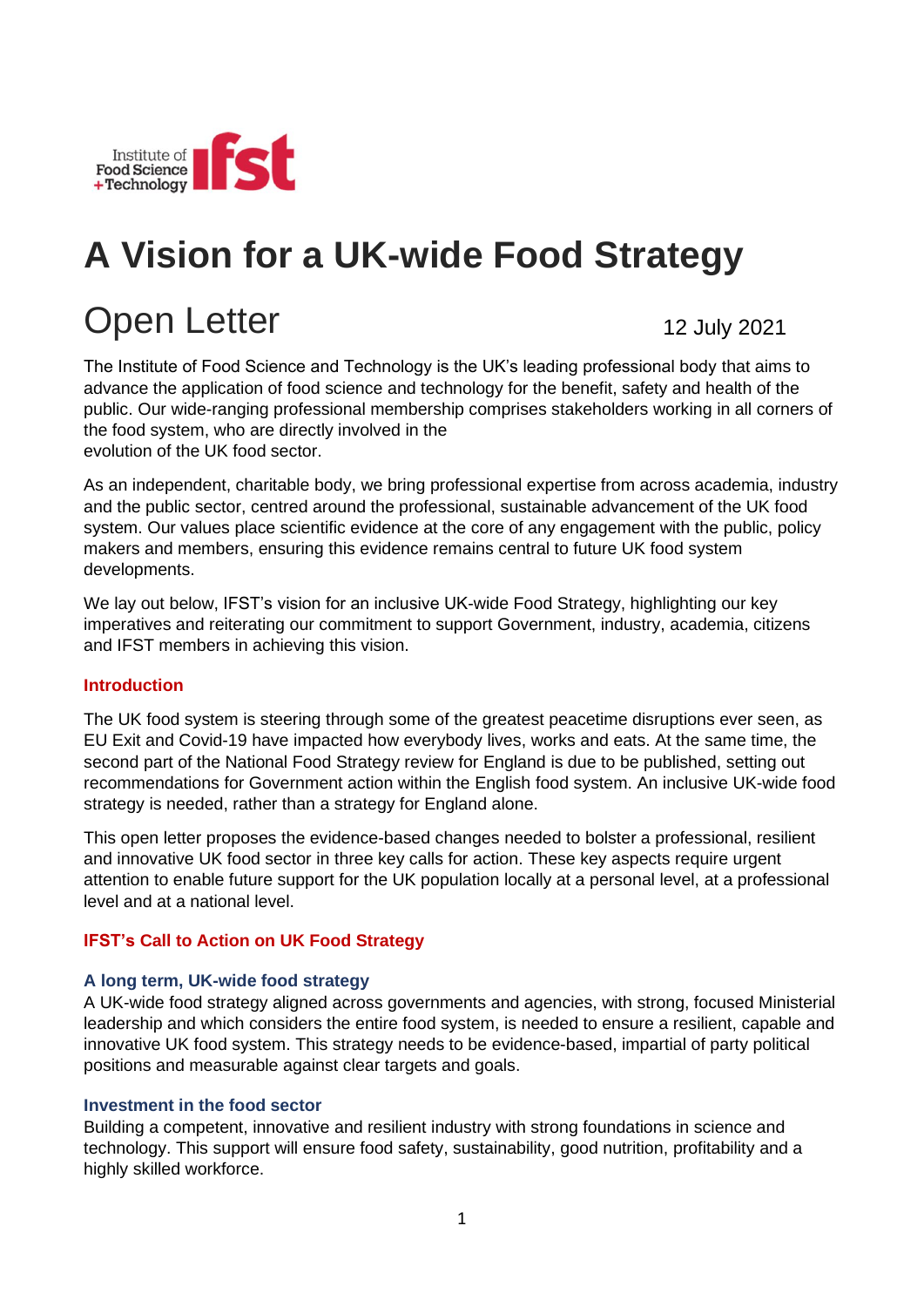#### **Consumer focus to inform and educate our population on healthy, sustainable diets**

Developing the relevant skills to enable citizens to understand the impacts of food choices they are making. These will empower citizens to eat healthily and sustainably from both an accessibility (convenience and cost) and a skills perspective.

## **The Vision**

Food plays a very important, multifaceted role in people's lives, critical to maintaining good physical and mental health and shaping our environments. Food supports many people's livelihoods. The combined food and drink supply chain is the largest employment sector in the UK with over 4 million employees<sup>1, 2</sup>. Food is also key to building social cohesion and community across our diverse society.

IFST fully supports the creation of a National Food Strategy and proposes the scope should cover the entire UK<sup>3</sup>, and address the interdependencies of the food system<sup>4</sup> from production to consumption and beyond.

A UK-wide food strategy needs to be ambitious and holistic with a clear pathway to implementation, whilst addressing the interdependencies of the food system. It needs to ensure the following points are addressed:

- 1. **Healthy, balanced diets:** All people have access to nutritious, safe, affordable, delicious and sustainable food.
- 2. **Food information, education and culinary skills development:** Citizens must be supported to ensure they have a sufficient understanding of food, diet and food sources, which allows them to follow a culturally relevant, healthy and balanced diet.
- 3. **Food system resilience:** Resilience should be built-in to the UK food system, ensuring capacity to survive shocks, adapt to change and make a pivotal contribution to a thriving UK economy, including highly professionalised operations which provide equitable and rewarding employment for those working in them.
- 4. **Sustainability and the environment:** The UK food system is a key positive contributor to the achievement of global and national environmental targets.
- 5. **Investment in industry-leading food research:** Strategic investment in food research and supporting infrastructure to build the UK's global position as a leader in food research and development, driving innovation and providing technological solutions fit for the future.
- 6. **Integrated Governance:** Coordinated and joined-up thinking regarding UK food system governance. Applying systems approaches to provide clear, capable and strategic governance, integrated across all Government departments and agencies, and stakeholders which will benefit all actors in the UK food sector.

The following sections set out each point in greater detail.

<sup>&</sup>lt;sup>1</sup> FDF Our Industry at a Glance [https://www.fdf.org.uk/globalassets/resources/public/general/industry-at-a-glance](https://www.fdf.org.uk/globalassets/resources/public/general/industry-at-a-glance-april2020.pdf)[april2020.pdf](https://www.fdf.org.uk/globalassets/resources/public/general/industry-at-a-glance-april2020.pdf)

<sup>2</sup> Defra ON Food Statistics in your pocket: Summary Updated 30 November 2020 [https://www.gov.uk/government/statistics/food-statistics-pocketbook/food-statistics-in-your-pocket-summary#agri](https://www.gov.uk/government/statistics/food-statistics-pocketbook/food-statistics-in-your-pocket-summary#agri-food-sector-employees-gb-q4-2019)[food-sector-employees-gb-q4-2019](https://www.gov.uk/government/statistics/food-statistics-pocketbook/food-statistics-in-your-pocket-summary#agri-food-sector-employees-gb-q4-2019)

<sup>3</sup> UN sustainable development goal[s https://sdgs.un.org/goals](https://sdgs.un.org/goals)

<sup>&</sup>lt;sup>4</sup> UK food system https://www.city.ac.uk/ data/assets/pdf file/0008/471599/7643 Brief-2 What-is-the-food-system-[A-food-policy-perspective\\_WEB\\_SP.pdf](https://www.city.ac.uk/__data/assets/pdf_file/0008/471599/7643_Brief-2_What-is-the-food-system-A-food-policy-perspective_WEB_SP.pdf)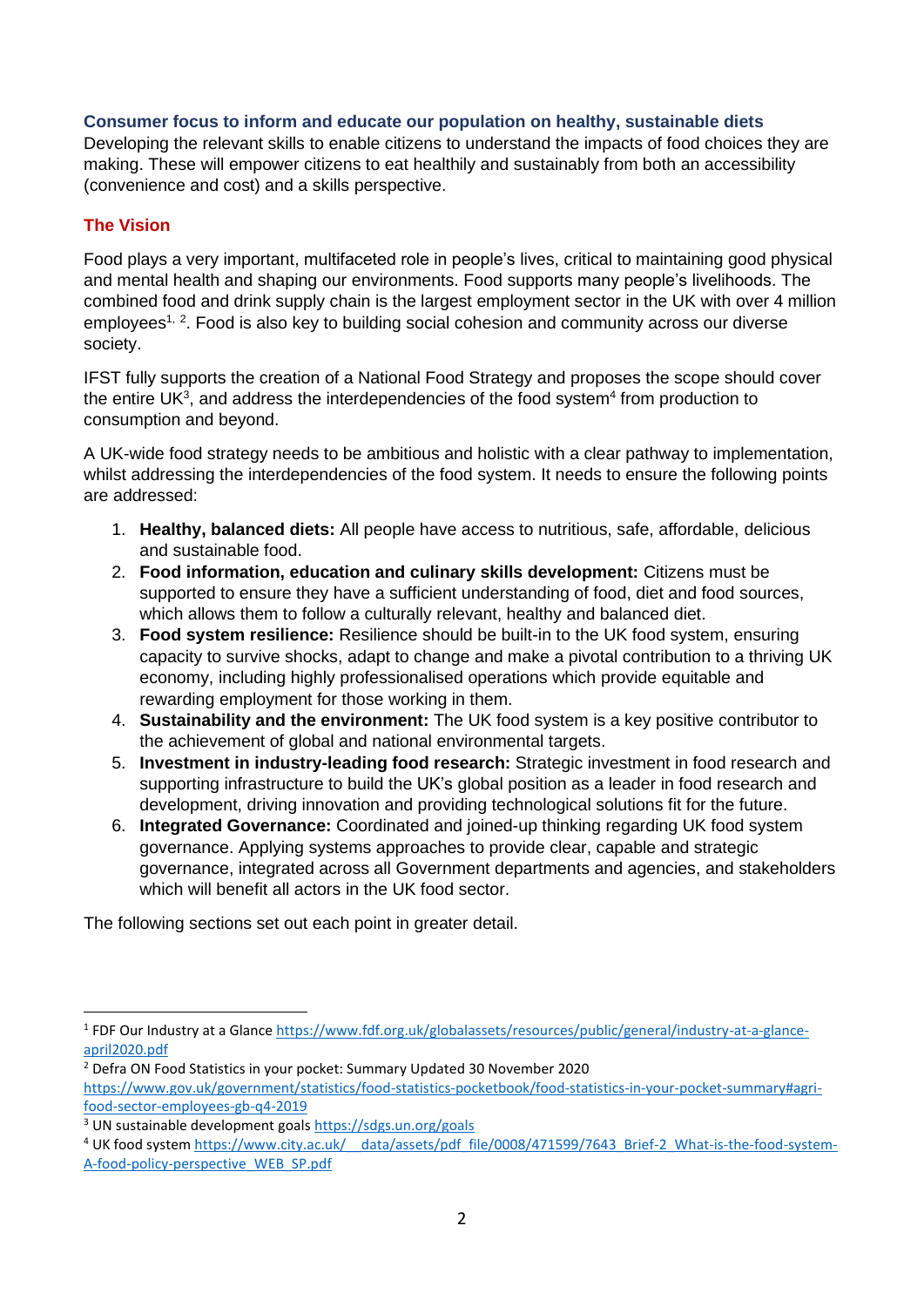#### **1. Healthy balanced diets**

The United Nations Sustainable Development Goals (UN SDGs) goals highlight the importance of safe, accessible and affordable food that supports healthy balanced and sustainable diets for all<sup>5</sup>.

A wide variety of foods have a role to play in a healthy balanced diet as defined by the UK EatWell guide<sup>6</sup>. Evidence shows that unhealthy diets continue to be prevalent in the UK<sup>7</sup>, contributing to multiple forms of malnutrition, obesity, and diet related chronic disease. UK obesity rates<sup>8</sup> have been increasing in both adults and, more worryingly, children, with 67% of adult men and 60% of adult women now overweight or obese and 20% of Year 6 children considered obese<sup>9</sup>.

IFST supports the food industry's continued improvements to the nutritional make-up of products, through all means available. Citizens should be able to access and enjoy a sustainable and balanced diet which meets their diverse cultural needs as part of a healthy lifestyle. Citizen education and skills development have a critical role to play in achieving this and needs deliberate investment.

A UK-wide food strategy needs to have every person's wellbeing at its centre, to help consumers follow a healthy lifestyle and balanced diet and incentivise further research and development in the improvement of the nutritional quality of all types of food.

## **2. Food information, education and culinary skills development**

Food education, including culinary skills, needs to be strengthened and fully integrated across school curricula to help inform and empower the UK population. A UK-wide food strategy needs to invest in improving citizen understanding of food information provided, food sources, nutrition and the importance of eating a balanced, healthy and sustainable diet.

Clear and understandable information about our food, including labelling and other communications is essential to educate the public and aid wise citizen food choices. These guides need to be transparent and applied in consistent ways across all food, wherever it might be procured and consumed. The signposting needs to be adopted consistently by all manufacturers, retailers and food service providers.

IFST recommends increased education regarding food, including a balanced diet, culinary skills and safe food processing, preparation and storage within the personal, social, health, economic and citizenship curricula in both primary and secondary schools.

Furthermore, IFST recommends establishing food science and technology as a core element across the science, technology, engineering and mathematics curricula and investment in increased access to funding for tertiary training and lifelong learning with a food systems emphasis, to support sector skills for the future.

<sup>&</sup>lt;sup>5</sup> UN SDG 2 'Zero hunger' <https://sdgs.un.org/goals/goal2> and UN SDG 3 'Good health and wellbeing' <https://sdgs.un.org/goals/goal3>

<sup>6</sup> PHE EatWell guide

[https://assets.publishing.service.gov.uk/government/uploads/system/uploads/attachment\\_data/file/742750/Eatwell\\_](https://assets.publishing.service.gov.uk/government/uploads/system/uploads/attachment_data/file/742750/Eatwell_Guide_booklet_2018v4.pdf) [Guide\\_booklet\\_2018v4.pdf](https://assets.publishing.service.gov.uk/government/uploads/system/uploads/attachment_data/file/742750/Eatwell_Guide_booklet_2018v4.pdf)

<sup>&</sup>lt;sup>7</sup> Food Foundation 'Broken Plate' report 2021 <https://foodfoundation.org.uk/publication/the-broken-plate-2021/>

<sup>8</sup> Our world in Data: Obesity data [https://ourworldindata.org/obesity;](https://ourworldindata.org/obesity) Environmental impact of food data [https://ourworldindata.org/environmental-impacts-of-food;](https://ourworldindata.org/environmental-impacts-of-food) Diet composition [https://ourworldindata.org/diet](https://ourworldindata.org/diet-compositions)[compositions](https://ourworldindata.org/diet-compositions)

<sup>9</sup> NHS obesity data May 2020 [https://digital.nhs.uk/data-and-information/publications/statistical/statistics-on-obesity](https://digital.nhs.uk/data-and-information/publications/statistical/statistics-on-obesity-physical-activity-and-diet/england-2020#data-sets)[physical-activity-and-diet/england-2020#data-sets](https://digital.nhs.uk/data-and-information/publications/statistical/statistics-on-obesity-physical-activity-and-diet/england-2020#data-sets)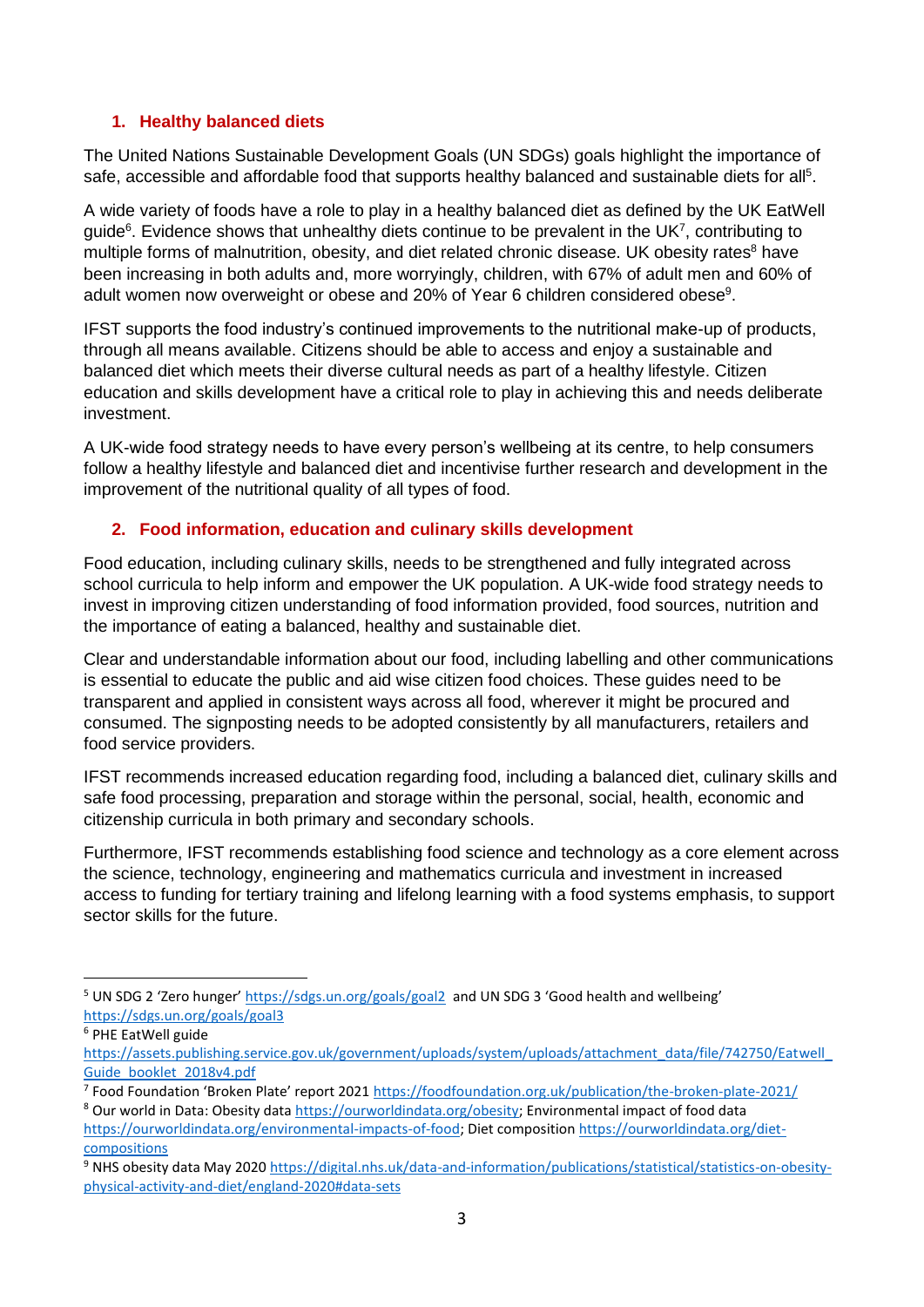#### **Clear and meaningful signposting**

Clear and understandable information about our food, including labelling and other communications is essential to educate the public and aid wise citizen food choices. These guides need to be transparent and applied in consistent ways by all manufacturers, retailers and food service providers.

IFST acknowledges there may be a need to regulate how food is marketed and promoted. This should include consideration of the incentivisation of consumption of some foods. Any regulations in this area must be based on scientifically proven evidence and regularly reviewed to ensure desired outcomes are being met.

## **3. Food system resilience**

The UK food system sits within, and is dependent upon, a wider global food system for all year round provision of a wide choice of high quality food. A resilient and profitable food system is needed to provide both sustainable livelihoods for all those that work in it as well as access to sustainable nutrition for those it serves.

Even though the UK's food system has demonstrated resilience during the Covid-19 pandemic, technical skills gaps and a lack of investment and support for innovation implementation will affect future UK food system resilience.

A UK-wide food strategy needs to address all these aspects to provide the national infrastructure needed to implement the progressive technologies needed to support future resilience.

#### **Skills gap**

On-going training and continuous development of the UK food sector workforce are a vital prerequisite to building resilient, sustainable and safe food systems. IFST strongly recommends every food business operator has a nominated food safety specialist who has undergone appropriate accredited food hygiene, food safety and allergen training and undertakes on-going continual professional development. This mirrors the recommendations made in the NHS Hospital Food Review for hospital food provision<sup>10</sup>. Investing in competent professionals will assure continued efficient, high quality and safe food provision. Investing in new skills to implement innovative technologies is crucial for more environmentally sustainable operations as well as sector growth.

Despite being the largest manufacturing sector employer in the UK, the food sector faces a significant skills shortfall. The industry was already experiencing a demographic shift in workforce and technical skills, with EU exit exacerbating this further. Skilled migrants from the EU have returned home or are not considering the UK for their career in food and drink manufacturing; whether those are technical roles in food science and engineering, or corporate roles. UK homegrown talent are not purposefully choosing careers in the food sector. A third of the national workforce is due to retire by 2024, leaving the food manufacturing industry facing a shortage of about 140,000 recruits to plug this skills gap.<sup>11,12,13</sup>

Issues with attracting and retaining capable talent in the food sector, coupled with lack of investment, is impacting technical skills availability. A professional, skilled, diverse and inclusive

<sup>12</sup> KTN What Technical Skills does the UK Food & Drink Sector Need? 2021 [https://ktn-uk.org/wp](https://ktn-uk.org/wp-content/uploads/2021/06/FD-Sector-Skills-Survey.pdf)[content/uploads/2021/06/FD-Sector-Skills-Survey.pdf](https://ktn-uk.org/wp-content/uploads/2021/06/FD-Sector-Skills-Survey.pdf)

<sup>10</sup> https://www.gov.uk/government/publications/independent-review-of-nhs-hospital-food

<sup>&</sup>lt;sup>11</sup> Food & Drink Sector Council Preparing for a changing workforce: A food and drink supply chain approach to skills https://www.fdf.org.uk/globalassets/resources/publications/fdsc-workforce-skills-report.pdf

<sup>13</sup> FDF Breaking the Chain https://www.fdf.org.uk/globalassets/resources/publications/breaking-the-chain.pdf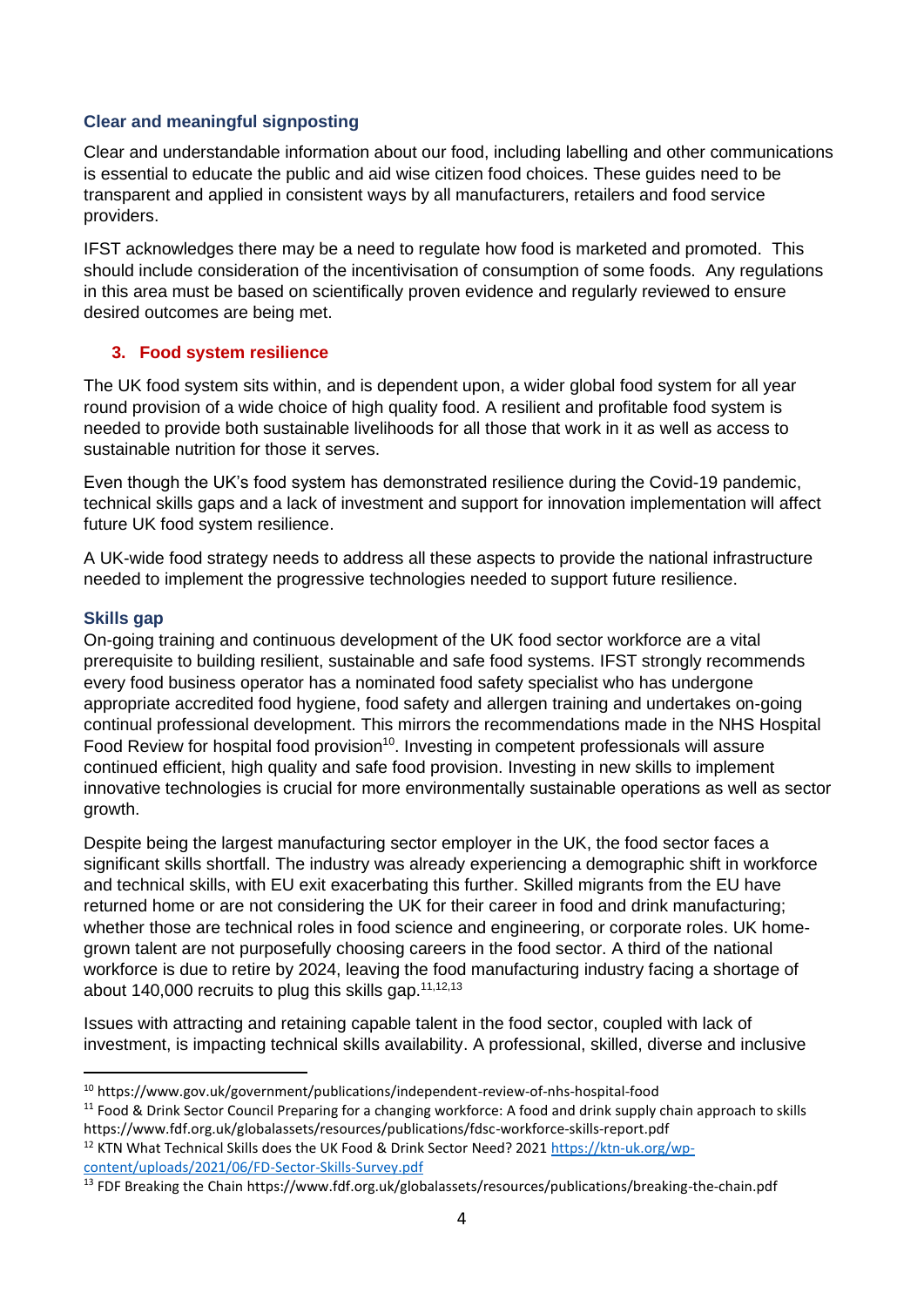food industry requires positive promotion as a valuable sector in the UK to reflect the varied and worthwhile career opportunities. There are many initiatives in place aimed at addressing this but, due to the fragmented nature of the sector, need to be delivered in a more cohesive, impactful way.

High visibility government support and investment in UK food would endorse a positive image of food as a progressive dynamic sector for careers for people from all identities and backgrounds.

#### **Food Industry 4.0**

The UK food sector is currently lagging behind in Industry 4.0 implementation compared to other manufacturing sectors. Support for technology implementation with UK food businesses is urgently needed, given that >90% of UK food operators are SMEs<sup>14, 15</sup>.

Cross-sector digitisation is necessary to allow the application of new information technologies and productivity initiatives critical to assuring a resilient future from the farmer to the consumer. This process is required for improved data gathering and dissemination, to advance sustainable intensification approaches for food production, facilitate reuse of surplus and potential waste and promote more efficient use of resources.

#### **Food Processing Capability**

Continuing advancement in food processing and packaging technologies is vital to help build food system resilience and achieve the UN SDGs. Investment to support progress in this area will extend food product shelf life and recovery of useful by-products, thereby reducing food waste and providing diverse food choice all year round. Food processing technologies and the products created support our nation's modern lifestyle and provide the convenience needed by working families and individuals. Processed foods also form the vital foundations of home cooking.

Destruction of pathogens and removal of anti-nutrients, such as naturally occurring toxins, by processing already permits safe use of a range of diverse foodstuffs, while energy efficiency improvements can support the drive towards net zero carbon emissions. Advancements in new food processing technologies are also needed to improve nutrient retention, bioavailability and bioaccessibility delivering improved nutrient density in our diets.

## **4. Sustainability and the environment**

The global food system contributes over a quarter of all greenhouse gas emissions<sup>16, 17</sup> and the UK government has committed to net zero emissions by 2050<sup>18</sup>. This is not possible without significant investment to address the contribution from the food system.

Sustainable access to sufficient safe, nutritious, aspirational and affordable food is built upon a range of resources which require specific attention to understand a 'true cost' of food on the environment according to the cost of resource management. This will include energy use and natural capital management, including soil, water and the raw materials used to produce both food and packaging, through to waste mitigation. Changes in agricultural, food production and

<sup>14</sup> Defra ON Food Statistics in your pocket: Summary Updated 30 November 2020

https://www.gov.uk/government/statistics/food-statistics-pocketbook/food-statistics-in-your-pocket-summary#agrifood-sector-employees-gb-q4-2019

<sup>15</sup> FDF Facts and stats https://www.fdf.org.uk/fdf/business-insights-and-economics/facts-and-stats/

<sup>&</sup>lt;sup>16</sup> SAPEA Science Advice for Policy by European Academies. (2020). A sustainable food system for the European Union. Berlin: SAPEA. https://doi.org/10.26356/sustainablefood

<sup>&</sup>lt;sup>17</sup> Hannah Ritchie and Max Roser (2020) - "Environmental impacts of food production". Published online at OurWorldInData.org. Retrieved from: 'https://ourworldindata.org/environmental-impacts-of-food' [Online Resource] <sup>18</sup> Defra Net zero emissions by 2050

https://deframedia.blog.gov.uk/2019/06/12/net-zero-emissions-by-2050/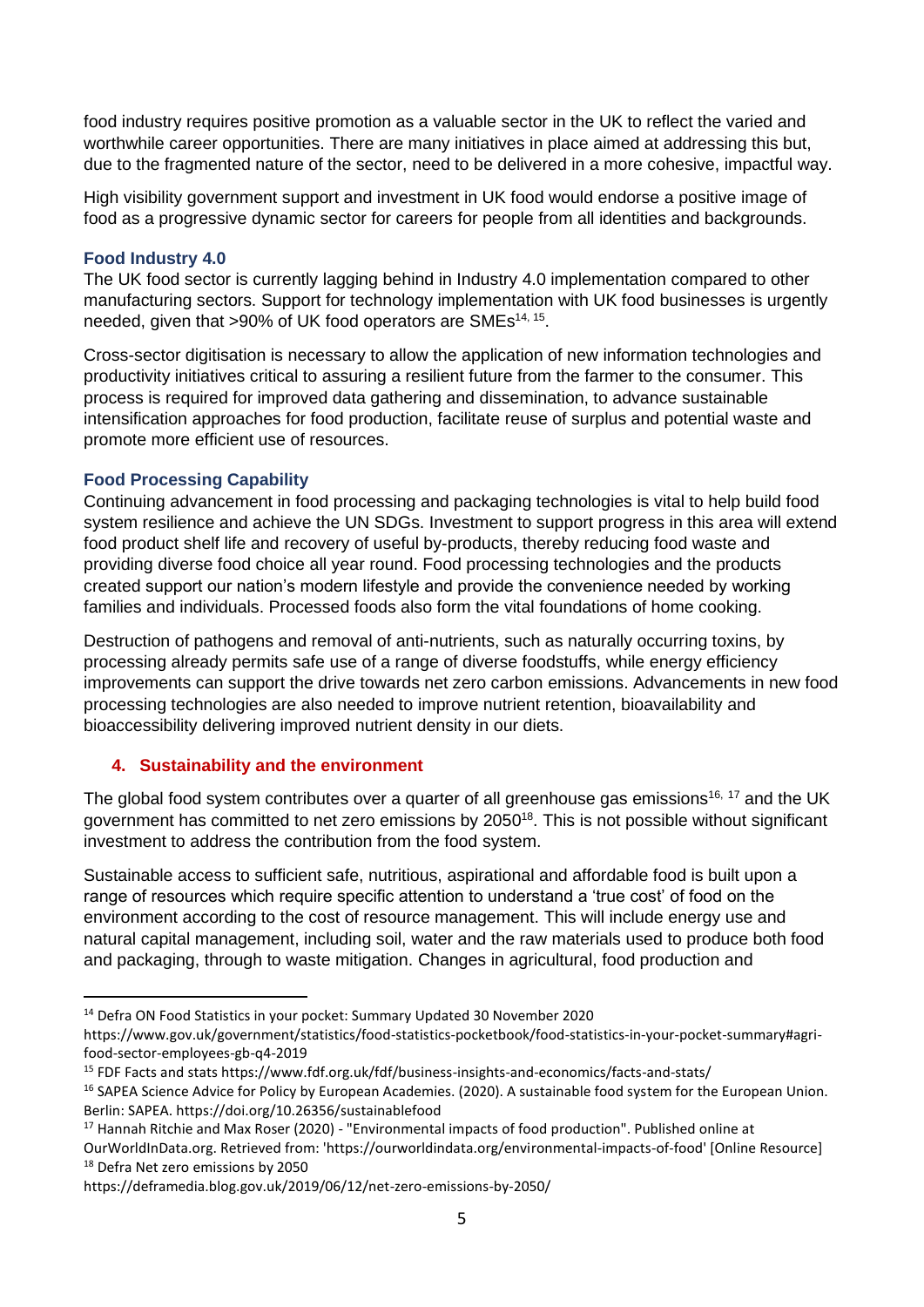processing practices are vital to promoting and protecting biodiversity and delivering the resilience needed to meet our planetary and population needs. Logistics in food manufacture and retailing will also require a complete transformation, in particular in the chill chain needed to support both shelf life and food safety. It is critical to ensure that decisions to implement transformational changes are evidence-based, consider potential trade-offs and avoid unintended negative consequences around food safety, environmental sustainability, positive nutrition and affordability.

IFST recommends that a UK-wide national food strategy needs to take a global view and apply a 'think global, act local' approach to produce food in the most sustainable way, based on true life cycle analysis.

## **5. Investment in industry-leading food research**

The UK has always been at the forefront of fundamental and applied food research and innovation, including regulatory innovation. Technological advancement is critical in providing progressive solutions, not just for a resilient system, but also for an environmentally sustainable dynamic food system. For example, advances in the use of robotics, both in the field but also much more fully in factories can provide sophisticated solutions driving improved control and efficiency. Advances in process and packaging technology will also be essential.

Governments currently support agricultural R&D pre-farm gate; however, IFST recommends that the same emphasis is given to the whole food system and not just the agricultural sector. Significant investment is needed to improve access to innovation, particularly for primary processors post-farm gate and for the SMEs in the food sector.

Positive support for technology implementation is needed across the UK, in particular to progress the cross-sector digitisation necessary to allow application of new technologies and collection of metrics to fuel innovation. These productivity initiatives are required to progress sustainable intensification approaches for food production, reuse of surplus and potential waste and enable more efficient use of resources. From the perspective of food manufacturing, it should be noted that >90% of food businesses are SMEs; therefore, technology transfer might look very different for these companies compared to highly sophisticated multi-national organisations, many of which have research and development laboratories in the UK.

Plants, animals and other biological systems tailored to our future needs are available to us, but current policy and public opinion often preclude their use. To be optimally sustainable, food production must use all the technology at our disposal where risk assessment and risk management effectively balances any risk (as opposed to hazard) with benefit. History also teaches us, that when citizens understand these risks in a dispassionate and balanced way, they can make wellinformed choices for themselves. Transparency from all stakeholders is essential in this process to establish trust.

The pace of changes in food products and diet risks outpacing the regulatory and academic community. A UK-wide food strategy needs to address new developments in regulatory approaches and processes to support dynamic and responsive innovation, while continuing to improve citizen protection.

The current lack of alignment in government departmental policy relating to food and decades of inadequate investment in both research and education for the food sector have created barriers to innovation and implementation of new scientific developments and technologies.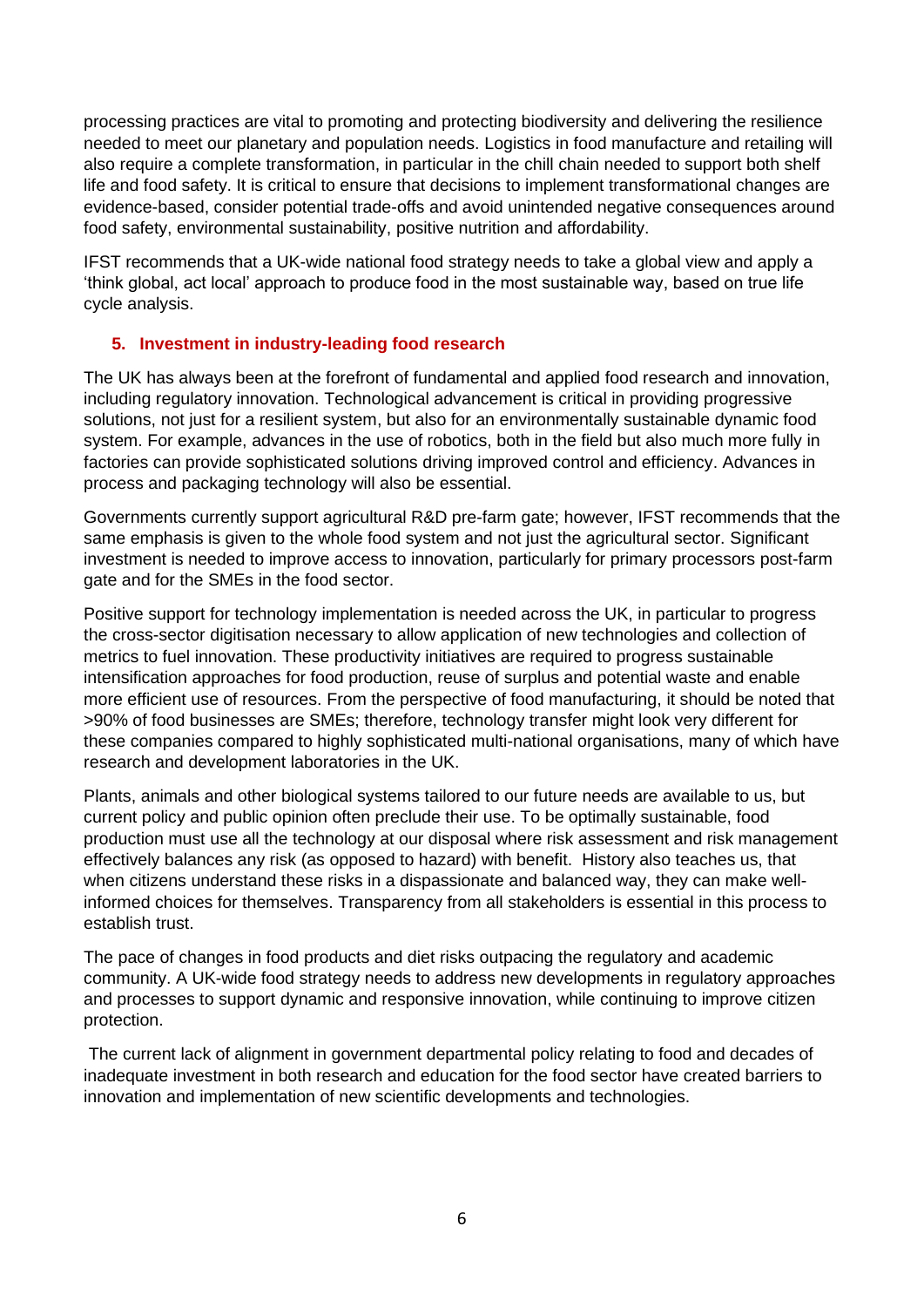#### **6. Integrated Governance**

The food system is a complex network, made up of both independent and interdependent parts. Sixteen government departments in England alone<sup>19</sup>, currently have some responsibility for food and/or interface with the food industry, with multiple gaps and duplication causing unnecessary inefficiencies. The additional complexity with four nations cross-UK further compounds this.

We need aligned, integrated government and a systems-based approach to provide capable and strategic governance relating to food across all UK nations. Nominated Ministerial responsibility for the whole UK food system would provide the leadership needed to enact this.

Creation of a supportive forum, where the whole food system can work with system-based solutions, would benefit all actors in the UK food sector. This would avoid individual actors or issues forcing compromise on the other parts of the system and prevent unintended and unforeseen negative consequences.

Support for sustainable food and drink provision for the UK should be on everyone's agenda. A forum to facilitate this new way of working would provide balance and consistency across policy, positions and communications.

A strategic focus on food in UK Governments at the highest level is urgently needed to ensure food sector resilience and growth. A similar high-level focus on food and nutrition at the new Advanced Research and Invention Agency (ARIA) is needed to unlock the potential of scientific developments for the UK food sector.

It is our considered view that without a paradigm shift in behaviour across food system actors and stakeholders we will not have the level of collaboration and cooperation required to unleash the potential of the UK food sector.

#### **Measuring the holistic impact of changes**

The sector needs a framework to judge multiple impact factors across sustainability, safety, authenticity, legal compliance, consumer preference, positive nutrition, affordability, and ethical welfare, to ensure protection of the public and the supply chain. It is critical that all relevant food system stakeholders clearly understand and can measure the holistic impact of changes to food chain systems, to food products and their packaging. These measures can help to avoid unintended consequences and to achieve the goal of providing access to truly sustainable nutrition.

Evidence-based and transparent metrics to calculate impacts will retain citizen trust and protection. For example, scientifically robust and relevant advice is needed to provide a balanced understanding of the impacts of packaging, both positive and negative, across the entire food system. Packaging is essential to protect food product integrity and support longer shelf life, thus preventing food waste. Packaging material choice and overall packaging design therefore needs to be balanced to deliver sustainable food safety and integrity.

#### **Summary**

The Institute remains committed to supporting governments, industry, academic research, educators, citizens and all other stakeholders in achieving our vision.

<sup>19</sup> Parsons (2020). Who makes food policy in England? A map of government actors and activities. Rethinking Food Governance Report 1 London: Food Research Collaboration https://foodresearch.org.uk/publications/who-makes-foodpolicy-in-england-and-food-policy-coordination-under-covid19/